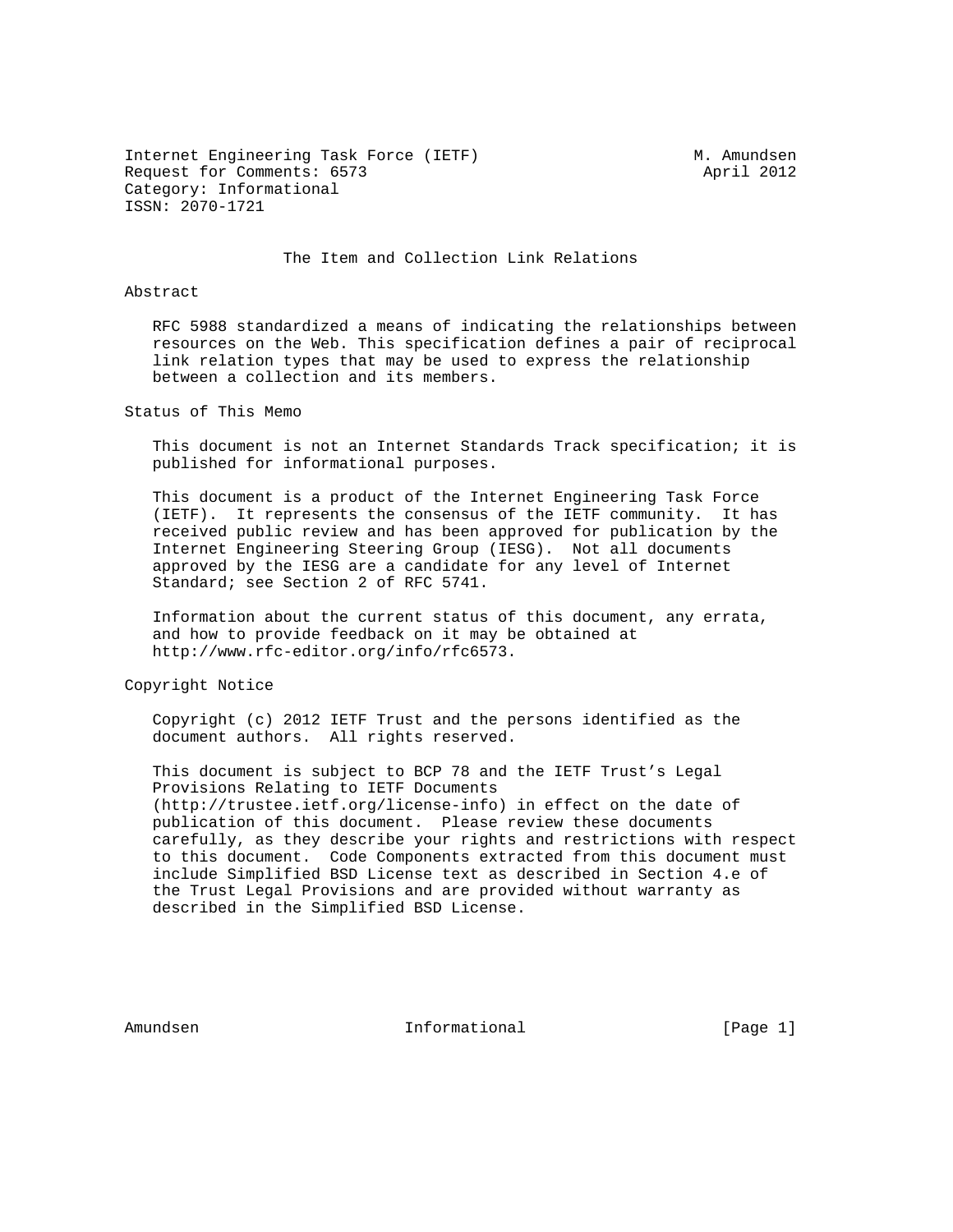1. Introduction

 RFC 5988 standardized a means of indicating the relationships between resources on the Web. This specification defines a pair of reciprocal link relation types that may be used to express the relationship between a collection and its members.

 These link relation types can be applied to a wide range of use cases across multiple media types. For example, the 'collection' and 'item' link relation types are used in these media types:

- 1. OpenSearch 1.1: see Section 4.5.4.1 of [OpenSearch]
- 2. Maze+XML: see [Maze]
- 3. Collection+JSON: see [CollectionJSON]
- 2. Link Relations

The following link relations are defined.

2.1. 'item'

 When included in a resource that represents a collection, the 'item' link relation identifies a target resource that represents a member of that collection.

 For example, if a resource represents a catalog of products, that same representation may include one or more links to resources that represent members of that catalog.

 <html> ... <h1>Product Group X Listing</h1> ... <a href="..." rel="item">View Product X001</a> <a href="..." rel="item">View Product X002</a> ... </html> or, in the case of a Link Header field Link: <...>; rel="item"; title="View Product X001" Link: <...>; rel="item"; title="View Product X002"

Amundsen 10 Informational 1999 (Page 2)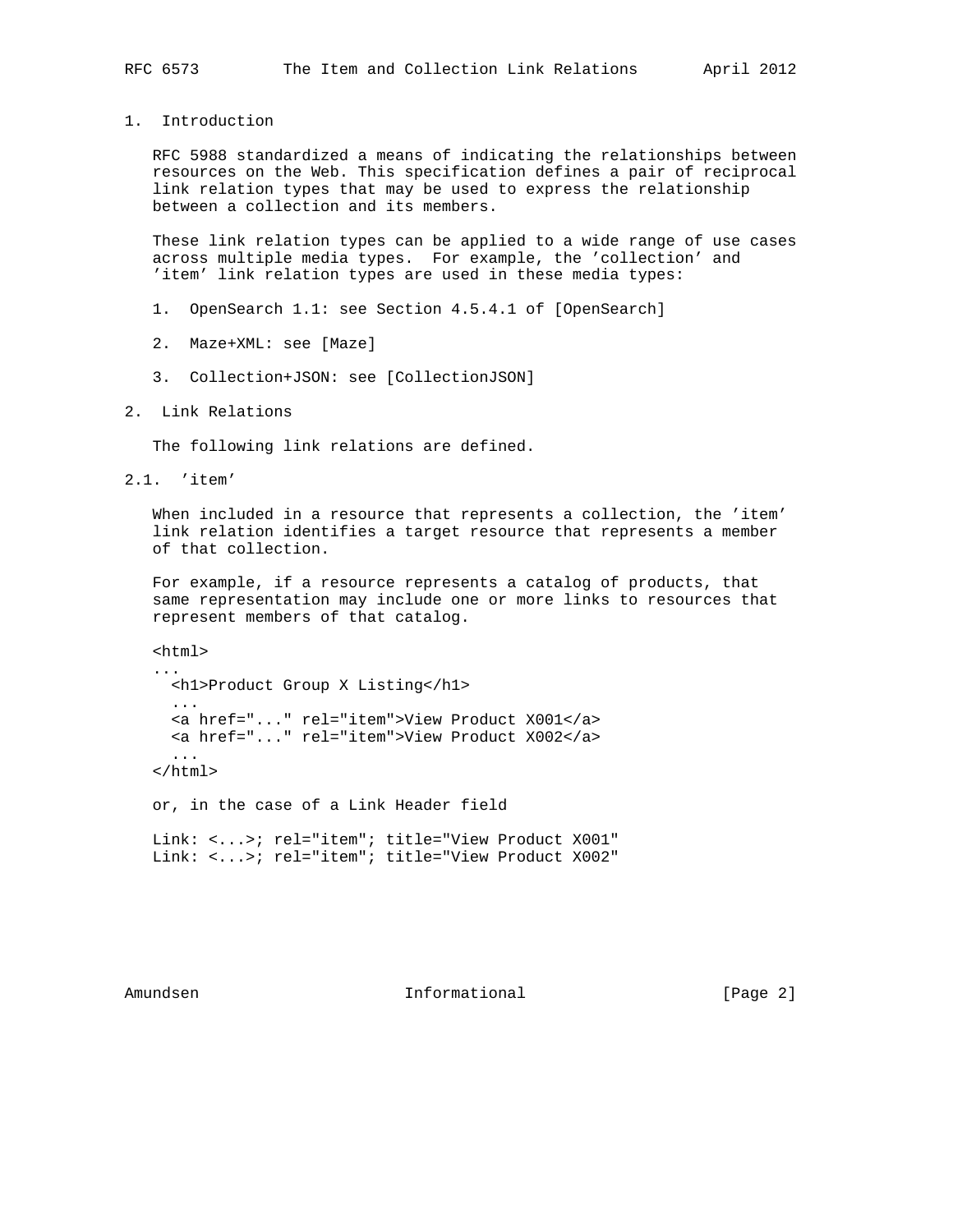2.2. 'collection'

 When included in a resource that represents a member of a collection, the 'collection' link relation identifies a target resource that represents a collection of which the context resource is a member.

 For example, if a resource represents a single product in a catalog, that same representation may include a link to a resource that represents a product group to which this single product belongs:

<a href="..." rel="collection">Return to Product Group X</a>

or, in the case of a Link Header field

Link: <...>; rel="collection"; title="Return to Product Group X"

 Since it is possible that a resource could be a member of multiple collections, multiple 'collection' link relations may appear within the same representation:

 <a href="..." rel="collection">View other widgets</a> <a href="..." rel="collection">View all discontinued items</a>

 The target resource representation need not be restricted to representing a list. It may simply be a document that provides details on the collection of which the context resource is a member:

Link: <...>; rel="collection"; title="Shakespeare's Collected Works - A History"

 It should also be noted that the same link might represent an 'item' in one collection as well as a 'collection' itself. In this case, both link relation values can be applied to the same link:

Link: <...>; rel="collection item"; title="A Review of Issac Asimov's Collected Works - Vol. I"

3. IANA Considerations

 IANA has registered the 'collection' and 'item' link relations below as per [RFC5988].

3.1. 'item' Link Relation Registration

Relation Name:

item

Amundsen 10 Informational 1999 (Page 3)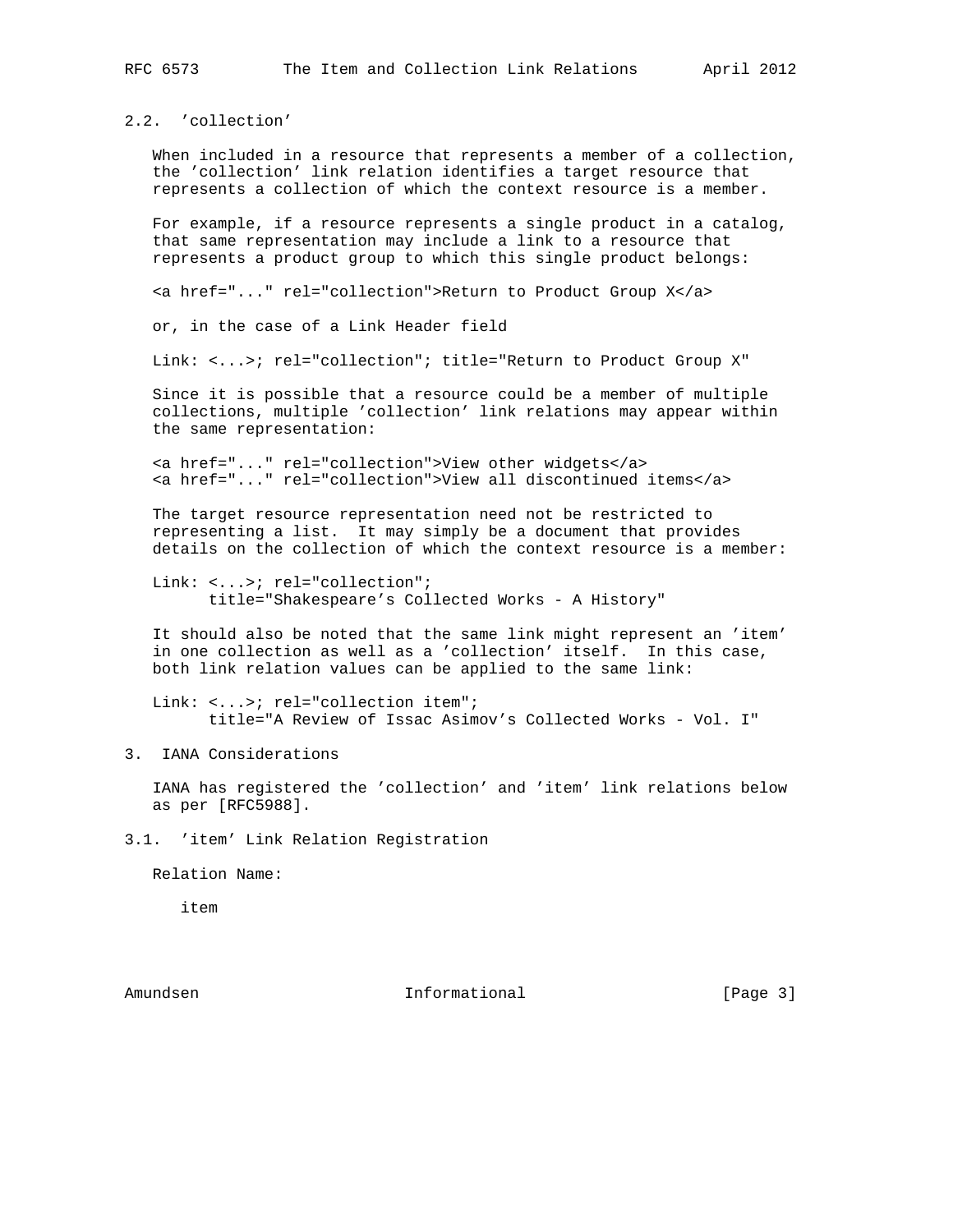Description:

 The target IRI points to a resource that is a member of the collection represented by the context IRI.

Reference:

See Section 2

3.2. 'collection' Link Relation Registration

Relation Name:

collection

Description:

 The target IRI points to a resource that represents the collection resource for the context IRI.

Reference:

See Section 2

4. Security Considerations

 The two link relation types defined in this document do not introduce any new security issues to those which are discussed in Section 7 of RFC5988 [RFC5988].

5. Internationalisation Considerations

 The 'item' and 'collection' link relation types do not have any internationalization considerations other than those which are discussed in Section 8 of RFC5988 [RFC5988].

- 6. References
- 6.1. Normative References

 [RFC5988] Nottingham, M., "Web Linking", RFC 5988, October 2010.

6.2. Informative References

 [CollectionJSON] Amundsen, M., "Collection+JSON - Document Format", Web Page , July 2011, <http://www.iana.org/assignments/media-types>.

Amundsen 10 Informational 1999 (Page 4)